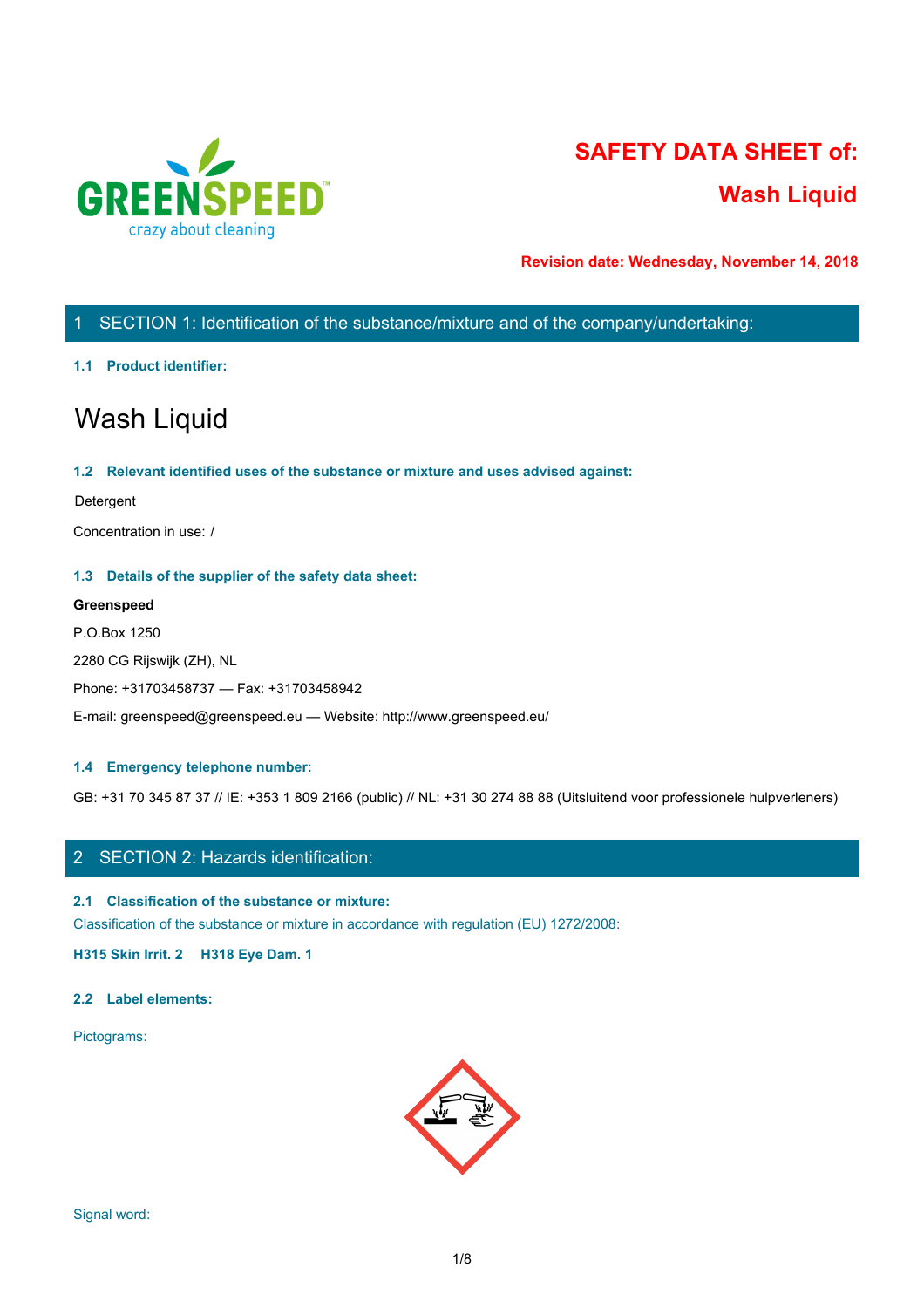## Danger

# Hazard statements:

| Danger                    |                                                                                                                                     |  |
|---------------------------|-------------------------------------------------------------------------------------------------------------------------------------|--|
| <b>Hazard statements:</b> |                                                                                                                                     |  |
| H315 Skin Irrit. 2:       | Causes skin irritation.                                                                                                             |  |
| H318 Eye Dam. 1:          | Causes serious eye damage.                                                                                                          |  |
| Precautionary statements: |                                                                                                                                     |  |
| P280:                     | Wear protective gloves, protective clothing, eye protection, face protection.                                                       |  |
| P302+P352:                | IF ON SKIN: Wash with plenty of soap and water.                                                                                     |  |
| P305+P351+P338:           | IF IN EYES: Rinse cautiously with water for several minutes. Remove contact<br>lenses, if present and easy to do. Continue rinsing. |  |
| P310:                     | Immediately call a POISON CENTER or doctor.                                                                                         |  |
| P332+P313:                | If skin irritation occurs: Get medical advice/attention.                                                                            |  |
| P362+P364:                | Take off contaminated clothing and wash it before reuse.                                                                            |  |
|                           |                                                                                                                                     |  |

#### Contains:

Decyl D-glucoside D-Glucopyranose, oligomers, decyl octyl glycosides

#### **2.3 Other hazards:**

none and the state of the state of the state of the state of the state of the state of the state of the state of the state of the state of the state of the state of the state of the state of the state of the state of the s

# 3 SECTION 3: Composition/information on ingredients:

| Fattyalcohol C12-18, ethoxylated | $\leq 20 \%$ | CAS number:                       | 68213-23-0                                                                    |
|----------------------------------|--------------|-----------------------------------|-------------------------------------------------------------------------------|
|                                  |              | <b>EINECS:</b>                    | 500-201-8                                                                     |
|                                  |              | <b>REACH Registration number:</b> |                                                                               |
|                                  |              | <b>CLP Classification:</b>        | H302 Acute tox. 4<br><b>H318 Eye Dam. 1</b>                                   |
| Sodium Laureth Sulfate           | $\leq 8 \%$  | CAS number:                       | 68891-38-3                                                                    |
|                                  |              | EINECS:                           | 500-234-8                                                                     |
|                                  |              | <b>REACH Registration number:</b> | 01-2119488639-16                                                              |
|                                  |              | <b>CLP Classification:</b>        | H315 Skin Irrit. 2<br><b>H318 Eye Dam. 1</b><br><b>H412 Aquatic Chronic 3</b> |
| Lauryl-glucoside                 | $\leq 4\%$   | CAS number:                       | 110615-47-9                                                                   |
|                                  |              | EINECS:                           | 600-975-8                                                                     |
|                                  |              | <b>REACH Registration number:</b> | 01-2119489418-23                                                              |
|                                  |              | <b>CLP Classification:</b>        | H315 Skin Irrit. 2<br><b>H318 Eye Dam. 1</b>                                  |
| Ethanol                          | $\leq 2\%$   | CAS number:                       | 64-17-5                                                                       |
|                                  |              | EINECS:                           | 200-578-6                                                                     |
|                                  |              | <b>REACH Registration number:</b> | 01-2119457610-43                                                              |
|                                  |              | <b>CLP Classification:</b>        | H225 Flam. Liq. 2<br>H319 Eye Irrit. 2                                        |

For the full text of the H phrases mentioned in this section, see section 16.

# 4 SECTION 4: First aid measures:

**4.1 Description of first aid measures:**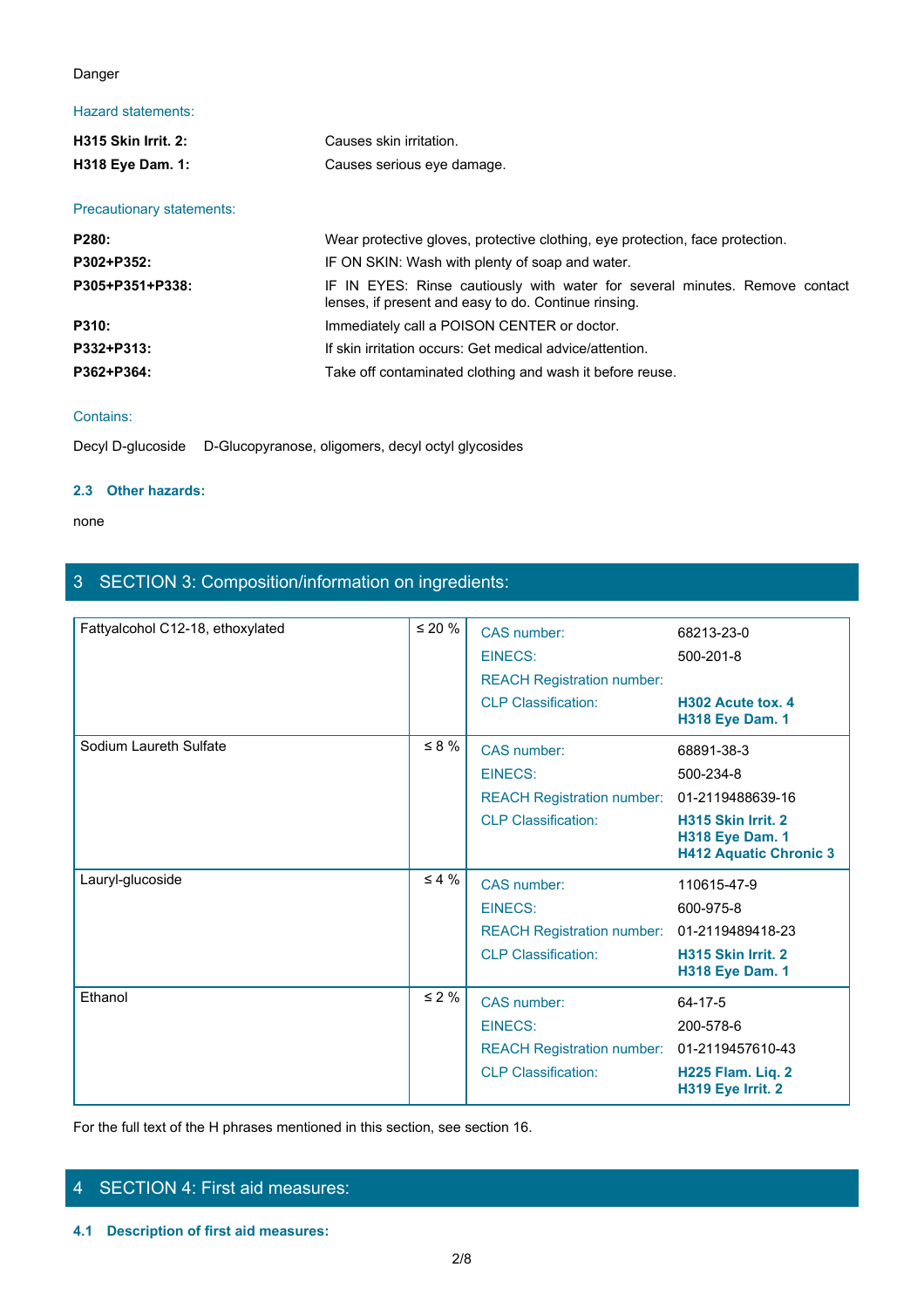|               | Always ask medical advice as soon as possible should serious or continuous disturbances occur.                      |  |
|---------------|---------------------------------------------------------------------------------------------------------------------|--|
|               |                                                                                                                     |  |
| Skin contact: | remove contaminated clothing, rinse skin with plenty of water and immediately<br>transport to hospital.             |  |
| Eye contact:  | first prolonged rinsing with water (contact lenses to be removed if this is easily done)<br>then take to physician. |  |
| Ingestion:    | rinse mouth, do not induce vomiting, take to hospital immediately.                                                  |  |
| Inhalation:   | let sit upright, fresh air, rest and take to hospital.                                                              |  |
|               |                                                                                                                     |  |

#### **4.2 Most important symptoms and effects, both acute and delayed:**

| <b>Skin contact:</b> | redness, pain                                               |
|----------------------|-------------------------------------------------------------|
| Eye contact:         | caustic, redness, blurred vision, pain                      |
| Ingestion:           | diarrhoea, headache, abdominal cramps, sleepiness, vomiting |
| Inhalation:          | none                                                        |

#### **4.3 Indication of any immediate medical attention and special treatment needed:**

none and the state of the state of the state of the state of the state of the state of the state of the state of the state of the state of the state of the state of the state of the state of the state of the state of the s

# 5 SECTION 5: Fire-fighting measures:

#### **5.1 Extinguishing media:**

CO2, foam, powder, sprayed water

#### **5.2 Special hazards arising from the substance or mixture:**

none and the state of the state of the state of the state of the state of the state of the state of the state of the state of the state of the state of the state of the state of the state of the state of the state of the s

#### **5.3 Advice for firefighters:**

| <b>Extinguishing agents to be</b> | none |
|-----------------------------------|------|
| avoided:                          |      |

## 6 SECTION 6: Accidental release measures:

#### **6.1 Personal precautions, protective equipment and emergency procedures:**

none<br>
S. SECTION 5: Fire-fighting measures:<br>
S. S. Special hazards arising from the substance or mixture:<br>
H. S. Special hazards arising from the substance or mixture:<br>
and avoid in the fumes, spilled substances and avoid windRemove any contaminated clothing and used contaminated protective equipment and dispose of it safely.

#### **6.2 Environmental precautions:**

do not allow to flow into sewers or open water.

#### **6.3 Methods and material for containment and cleaning up:**

Contain released substance, store into suitable containers. If possible remove by using absorbent material.

#### **6.4 Reference to other sections:**

for further information check sections 8 & 13.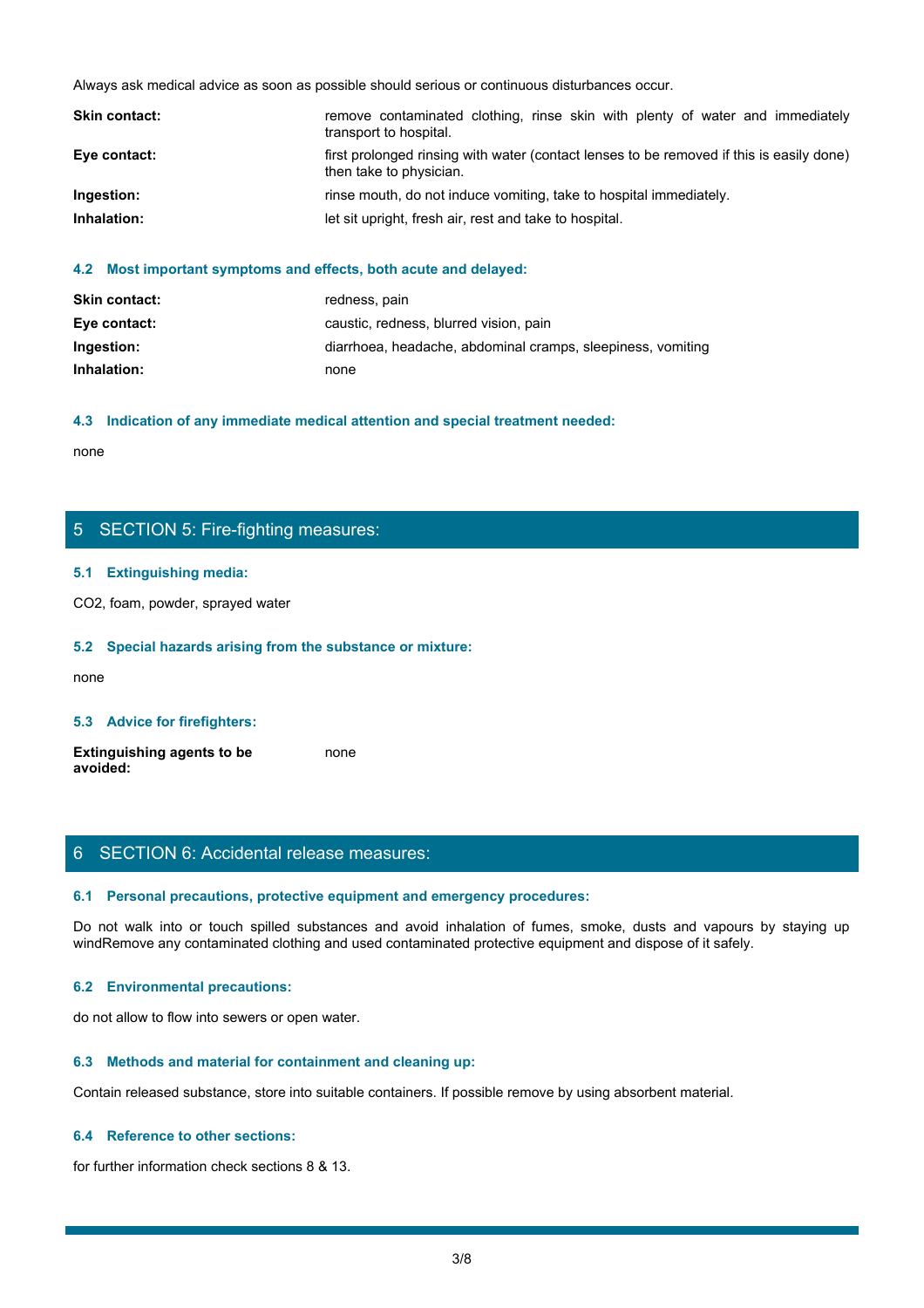#### **7.1 Precautions for safe handling:**

#### **7.2 Conditions for safe storage, including any incompatibilities:**

#### **7.3 Specific end use(s):**

## 8 SECTION 8: Exposure controls/personal protection:

#### **8.1 Control parameters:**

#### **8.2 Exposure controls:**

|                                  | 7 SECTION 7: Handling and storage:                                                                                                                                                                                                                                                                                                                                |                             |
|----------------------------------|-------------------------------------------------------------------------------------------------------------------------------------------------------------------------------------------------------------------------------------------------------------------------------------------------------------------------------------------------------------------|-----------------------------|
|                                  | 7.1 Precautions for safe handling:                                                                                                                                                                                                                                                                                                                                |                             |
|                                  | handle with care to avoid spillage.                                                                                                                                                                                                                                                                                                                               |                             |
|                                  | 7.2 Conditions for safe storage, including any incompatibilities:                                                                                                                                                                                                                                                                                                 |                             |
|                                  | keep in a sealed container in a closed, frost-free, ventilated room.                                                                                                                                                                                                                                                                                              |                             |
| 7.3 Specific end use(s):         |                                                                                                                                                                                                                                                                                                                                                                   |                             |
| Detergent                        |                                                                                                                                                                                                                                                                                                                                                                   |                             |
|                                  | 8 SECTION 8: Exposure controls/personal protection:                                                                                                                                                                                                                                                                                                               |                             |
|                                  | 8.1 Control parameters:                                                                                                                                                                                                                                                                                                                                           |                             |
|                                  | Listing of the hazardous ingredients in section 3, of which the TLV value is known                                                                                                                                                                                                                                                                                |                             |
|                                  | Ethanol 1,907 mg/m <sup>3</sup> , Methyl ethyl ketone 600 mg/m <sup>3</sup> , Isopropanol 424 mg/m <sup>3</sup>                                                                                                                                                                                                                                                   |                             |
| 8.2 Exposure controls:           |                                                                                                                                                                                                                                                                                                                                                                   |                             |
| <b>Inhalation</b><br>protection: | use with sufficient exhaust ventilation. If necessary, use an air-purifying face mask in case of<br>respiratory hazards. Use the ABEK type as protection against these troublesome levels.                                                                                                                                                                        | $\overline{\bullet\bullet}$ |
| <b>Skin</b><br>protection:       | handling with nitril-gloves (EN 374). Breakthrough time: >480' Material thickness: 0,35 mm.<br>Thoroughly check gloves before use. Take of the gloves properly without touching the outside<br>with your bare hands. The manufacturer of the protective gloves has to be consulted about the<br>suitability for a specific work station. Wash and dry your hands. | րո<br>M                     |
| <b>Eye</b><br>protection:        | keep an eye-rinse bottle within reach. Tight-fitting safety goggles. Wear a face shield and<br>protective suit in case of exceptional processing problems.                                                                                                                                                                                                        |                             |
|                                  | impermeable clothing. The type of protective equipment depends on the concentration and<br>amount of hazardous substances at the work station in question.<br>protection:                                                                                                                                                                                         |                             |

## 9 SECTION 9: Physical and chemical properties:

#### **9.1 Information on basic physical and chemical properties:**

| Melting point/melting range:                          | 0 °C             |
|-------------------------------------------------------|------------------|
| Boiling point/Boiling range:                          | $78 °C - 290 °C$ |
| pH:                                                   | 8.5              |
| pH 1% diluted in water:                               |                  |
| Vapour pressure/20°C,:                                | 5850 Pa          |
| Vapour density:                                       | not applicable   |
| Relative density, 20°C:                               | 1.0600 kg/l      |
| Appearance/20°C:                                      | liquid           |
| Flash point:                                          |                  |
| Flammability (solid, gas):                            | not applicable   |
| Auto-ignition temperature:                            | 370 °C           |
| Upper flammability or explosive<br>limit, $(Vol %)$ : | 19.000 %         |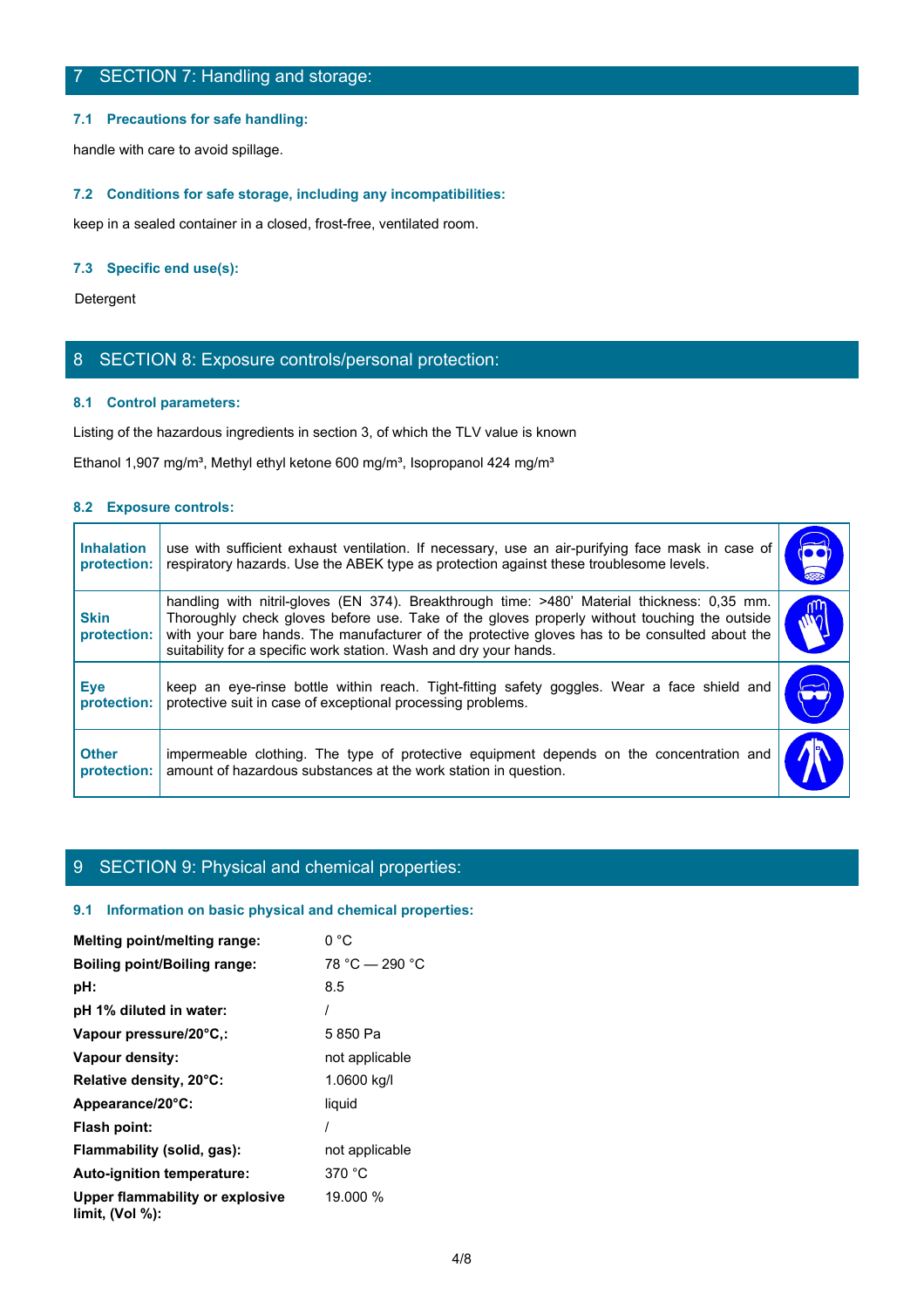| Lower flammability or explosive<br>limit, (Vol %): | $3.000\%$            |
|----------------------------------------------------|----------------------|
| <b>Explosive properties:</b>                       | not applicable       |
| <b>Oxidising properties:</b>                       | not applicable       |
| <b>Decomposition temperature:</b>                  |                      |
| Solubility in water:                               | completely soluble   |
| <b>Partition coefficient: n-</b><br>octanol/water: | not applicable       |
| Odour:                                             | characteristic       |
| <b>Odour threshold:</b>                            | not applicable       |
| Dynamic viscosity, 20°C:                           | 150 mPa.s            |
| Kinematic viscosity, 40°C:                         | 142 mm $\frac{2}{5}$ |
| Evaporation rate (n-BuAc = 1):                     | 2.000                |

## **9.2 Other information:**

| Volatile organic component (VOC): 2.00 %     |  |
|----------------------------------------------|--|
| Volatile organic component (VOC): 24.307 q/l |  |
| <b>Sustained combustion test:</b>            |  |

# 10 SECTION 10: Stability and reactivity:

#### **10.1 Reactivity:**

stable under normal conditions.

#### **10.2 Chemical stability:**

extremely high or low temperatures.

#### **10.3 Possibility of hazardous reactions:**

none and the state of the state of the state of the state of the state of the state of the state of the state of the state of the state of the state of the state of the state of the state of the state of the state of the s

#### **10.4 Conditions to avoid:**

protect from sunlight and do not expose to temperatures exceeding + 50°C.

#### **10.5 Incompatible materials:**

acids, alkalines, oxidants, reductants

#### **10.6 Hazardous decomposition products:**

doesn't decompose with normal use

# 11 SECTION 11: Toxicological information:

#### **11.1 Information on toxicological effects:**

| <b>H315 Skin Irrit. 2:</b> | Causes skin irritation.    |
|----------------------------|----------------------------|
| <b>H318 Eye Dam. 1:</b>    | Causes serious eye damage. |

**Calculated acute toxicity, ATE oral:** /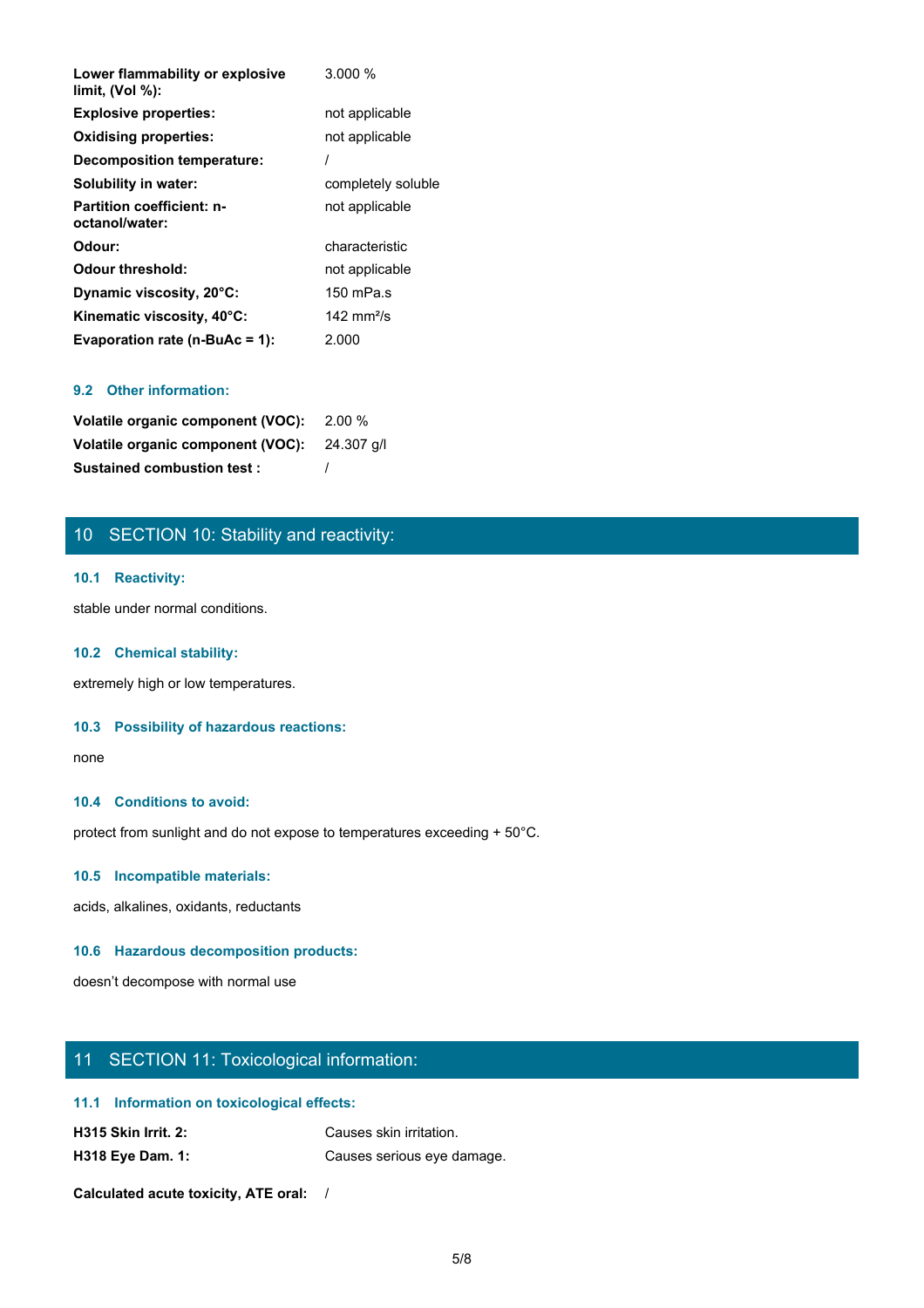#### **Calculated acute toxicity, ATE dermal:**

| Fattyalcohol C12-18, ethoxylated | LD50 oral, rat:<br>LD50 dermal, rabbit:<br>LC50, Inhalation, rat, 4h: | 500 mg/kg<br>$\geq$ 5 000 mg/kg<br>$\geq 50$ mg/l          |
|----------------------------------|-----------------------------------------------------------------------|------------------------------------------------------------|
| Sodium Laureth Sulfate           | LD50 oral, rat:<br>LD50 dermal, rabbit:<br>LC50, Inhalation, rat, 4h: | $\geq$ 5 000 mg/kg<br>$\geq$ 5 000 mg/kg<br>$\geq 50$ mg/l |
| Lauryl-glucoside                 | LD50 oral, rat:<br>LD50 dermal, rabbit:<br>LC50, Inhalation, rat, 4h: | $\geq$ 5 000 mg/kg<br>$\geq$ 5 000 mg/kg<br>$\geq 50$ mg/l |
| Ethanol                          | LD50 oral, rat:<br>LD50 dermal, rabbit:<br>LC50, Inhalation, rat, 4h: | $\geq$ 5 000 mg/kg<br>$\geq$ 5 000 mg/kg<br>$\geq 50$ mg/l |

/

# 12 SECTION 12: Ecological information:

#### **12.1 Toxicity:**

| Ethanol                                | LD50 oral, rat:                           | $\geq 5000$ mg/kg                                                                                                       |
|----------------------------------------|-------------------------------------------|-------------------------------------------------------------------------------------------------------------------------|
|                                        | LD50 dermal, rabbit:                      | $\geq 5000$ mg/kg                                                                                                       |
|                                        | LC50, Inhalation, rat, 4h: $\geq$ 50 mg/l |                                                                                                                         |
|                                        |                                           |                                                                                                                         |
|                                        |                                           |                                                                                                                         |
| 12 SECTION 12: Ecological information: |                                           |                                                                                                                         |
| 12.1 Toxicity:                         |                                           |                                                                                                                         |
| Sodium Laureth Sulfate                 | LC50 (Fish):                              | 7,1 mg/L (96h)                                                                                                          |
|                                        | EC50 (Daphnia):                           | 7,2 mg/L                                                                                                                |
|                                        | EC50 (Algae):                             | 27 mg/L                                                                                                                 |
|                                        | NOEC (Algae):                             | 0,93 mg/L                                                                                                               |
|                                        | EC50 (soil microorganisms):               | 7,5 mg/L                                                                                                                |
| Ethanol                                | LC50 (Fish):                              | 13000 mg/L (Oncorhynchus mykiss)(96h)                                                                                   |
|                                        | EC50 (Daphnia):                           | 12340 mg/L (48h)                                                                                                        |
|                                        | EC50 (Algae):                             | 275 mg/L (Chlorella vulgaris)(72h)                                                                                      |
|                                        |                                           |                                                                                                                         |
| 12.2 Persistence and degradability:    |                                           |                                                                                                                         |
|                                        |                                           | The surfactants contained in this preparation comply with the biodegradability criteria as laid down in Regulation (EC) |
| No.648/2004 on detergents.             |                                           |                                                                                                                         |
|                                        |                                           |                                                                                                                         |
| 12.3 Bioaccumulative potential:        |                                           |                                                                                                                         |
|                                        | <b>Additional data:</b>                   |                                                                                                                         |
| Ethanol                                | Log Pow: -0,35                            |                                                                                                                         |

#### **12.2 Persistence and degradability:**

## **12.3 Bioaccumulative potential:**

|         | ditional data:      |
|---------|---------------------|
| Ethanol | $-0,35$<br>Log Pow: |

#### **12.4 Mobility in soil:**

| Water hazard class, WGK (AwSV): |                    |
|---------------------------------|--------------------|
| Solubility in water:            | completely soluble |

#### **12.5 Results of PBT and vPvB assessment:**

No additional data available

#### **12.6 Other adverse effects:**

No additional data available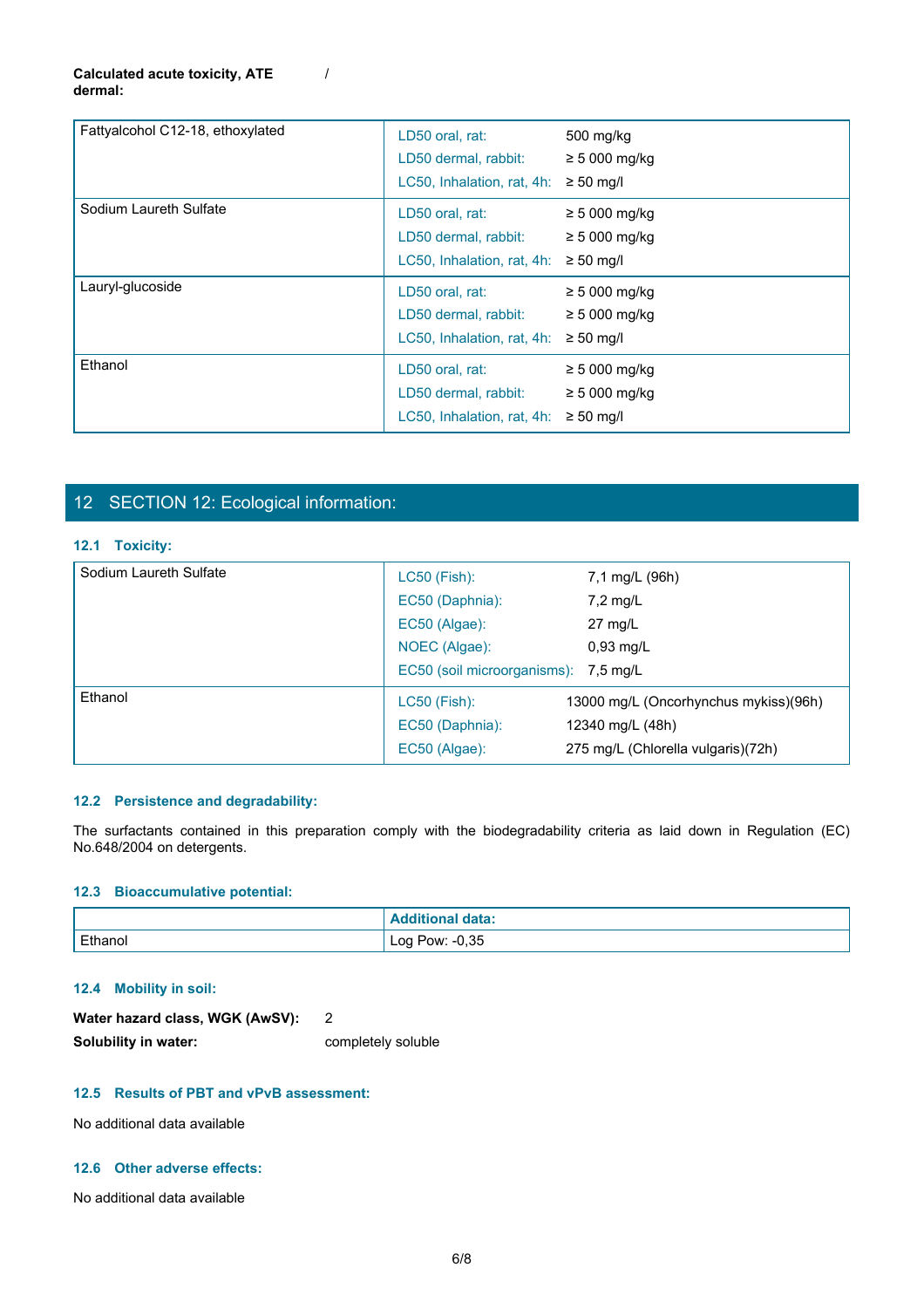## 13 SECTION 13: Disposal considerations:

#### **13.1 Waste treatment methods:**

Draining into the sewers is not permitted. Removal should be carried out by licensed services. Possible restrictive regulations by local authority should always be adhered to.

# 14 SECTION 14: Transport information:

#### **14.1 UN number:**

not applicable

#### **14.2 UN proper shipping name:**

ADR, IMDG, ICAO/IATA not applicable

#### **14.3 Transport hazard class(es):**

| Class(es):                              | not applicable |
|-----------------------------------------|----------------|
| Identification number of the<br>hazard: | not applicable |

#### **14.4 Packing group:**

not applicable

#### **14.5 Environmental hazards:**

not dangerous to the environment

#### **14.6 Special precautions for user:**

| <b>Hazard characteristics:</b> | not applicable |
|--------------------------------|----------------|
| <b>Additional guidance:</b>    | not applicable |

# 15 SECTION 15: Regulatory information:

#### **15.1 Safety, health and environmental regulations/legislation specific for the substance or mixture:**

| not applicable                                                                                                                                          |  |  |  |  |
|---------------------------------------------------------------------------------------------------------------------------------------------------------|--|--|--|--|
| <b>Additional guidance:</b><br>not applicable                                                                                                           |  |  |  |  |
|                                                                                                                                                         |  |  |  |  |
|                                                                                                                                                         |  |  |  |  |
| 15 SECTION 15: Regulatory information:                                                                                                                  |  |  |  |  |
| 15.1 Safety, health and environmental regulations/legislation specific for the substance or mixture:                                                    |  |  |  |  |
| Water hazard class, WGK (AwSV):<br>$\overline{2}$                                                                                                       |  |  |  |  |
| Volatile organic component (VOC):<br>2.000 %                                                                                                            |  |  |  |  |
| Volatile organic component (VOC):<br>24.307 g/l                                                                                                         |  |  |  |  |
| <b>Composition by regulation (EC)</b><br>Nonionic surfactants 5% - 15%, Anionic surfactants 5% - 15%, Soap < 5%, Enzymes<br>648/2004:<br>< 5%, Perfumes |  |  |  |  |
|                                                                                                                                                         |  |  |  |  |
| <b>15.2 Chemical Safety Assessment:</b>                                                                                                                 |  |  |  |  |
| No data available                                                                                                                                       |  |  |  |  |
|                                                                                                                                                         |  |  |  |  |
|                                                                                                                                                         |  |  |  |  |
| 16 SECTION 16: Other information:                                                                                                                       |  |  |  |  |
| Legend to abbreviations used in the safety data sheet:                                                                                                  |  |  |  |  |
| The European Agreement concerning the International Carriage of Dangerous<br>ADR:<br>Goods by Road                                                      |  |  |  |  |
| 7/8                                                                                                                                                     |  |  |  |  |
|                                                                                                                                                         |  |  |  |  |
|                                                                                                                                                         |  |  |  |  |

#### **15.2 Chemical Safety Assessment:**

# 16 SECTION 16: Other information:

#### **Legend to abbreviations used in the safety data sheet:**